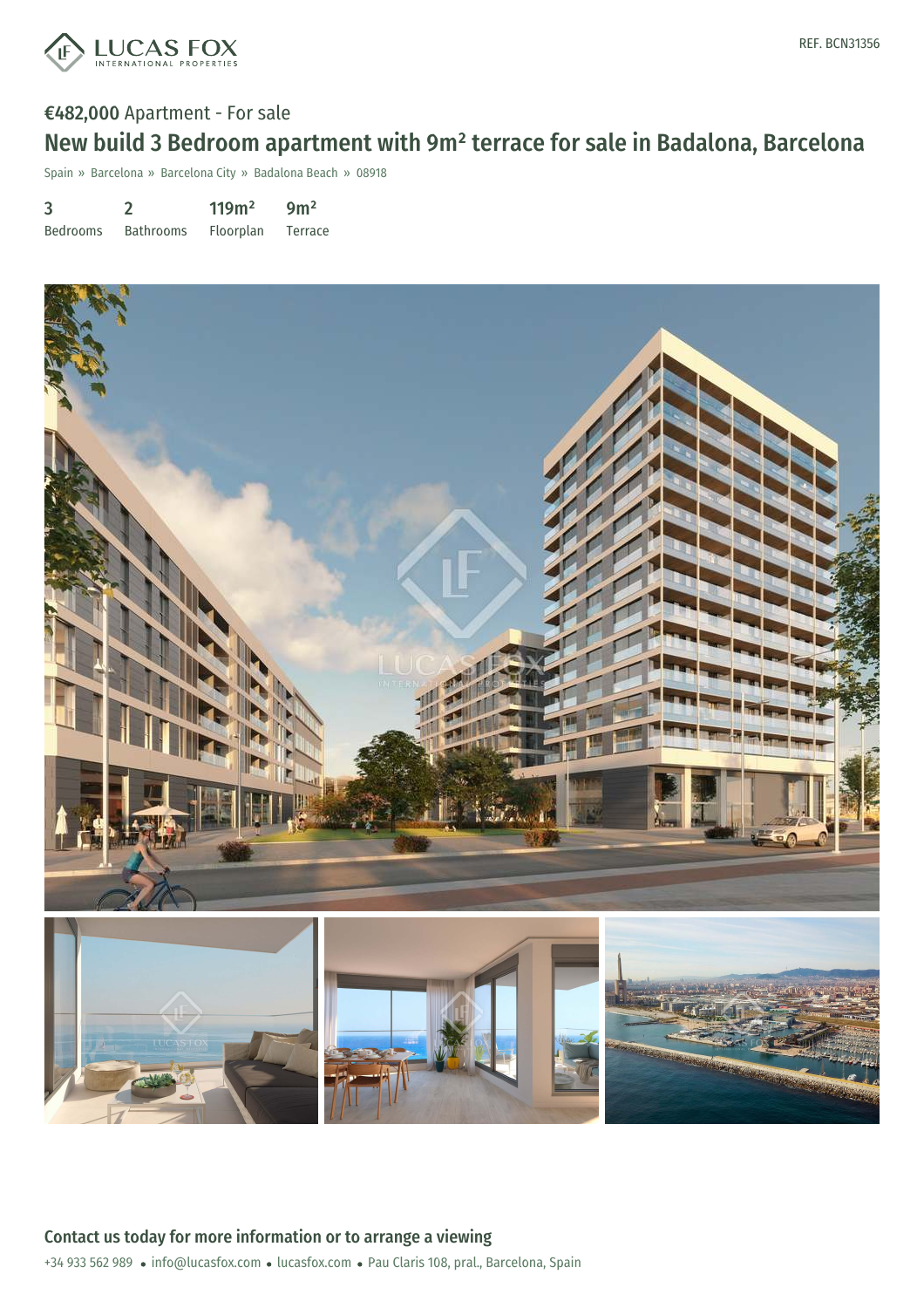

### €482,000 Apartment - For sale

## New build 3 Bedroom apartment with 9m² terrace for sale in Badalona, Barcelona

Spain » Barcelona » Barcelona City » Badalona Beach » 08918

| 3               |                  | 119m <sup>2</sup> | 9m <sup>2</sup> |
|-----------------|------------------|-------------------|-----------------|
| <b>Bedrooms</b> | <b>Bathrooms</b> | <b>Floorplan</b>  | Terrace         |

#### OVERVIEW

### A beautiful, brand new, seafront 3-bedroom apartment for sale with a private terrace and communal rooftop pool.

Designed by SOB Arquitectes Studio, Badalona Beach Apartments – consists of one hundred and forty-eight 1, 2 & 3 bedroom apartments in 3 modern towers with clean finishes and shops on the ground floor.

This lovely apartment can be found on the 2nd floor of a brand new development next to Badalona Beach. The benefits from access to a communal rooftop terrace with a swimming pool.

The building can be found on a large promenade just a short walk from both the beach and the marina where you will find all amenities such as children's play areas, beach bars, restaurants, supermarkets and schools.

The apartment itself is made up of 3 bedrooms and 2 bathrooms as well as a livingdining room and kitchen. It comes equipped with underfloor heating, air conditioning and a parking space and storage room are also available.

A fantastic new build apartment with high quality finishes in an unbeatable location.



[lucasfox.com/go/bcn31356](https://www.lucasfox.com/go/bcn31356)

Terrace, Lift, Natural light, Communal terrace, Parking, Air conditioning, New build, Storage room, Transport nearby